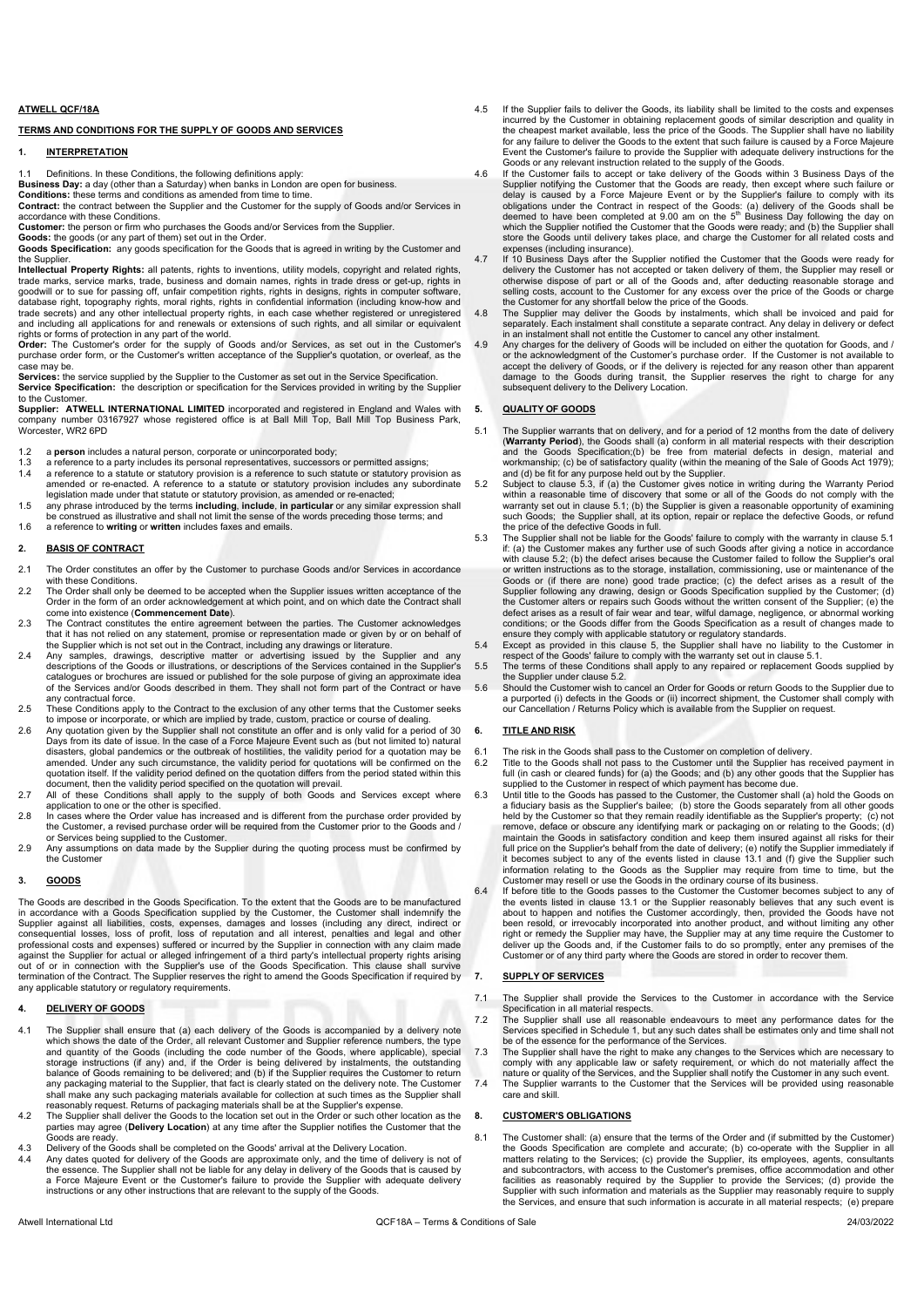the Customer's premises for the supply of the Services; (f) obtain and maintain all necessary licences, permissions and consents which may be required for the Services before the date on which the Services are to start; and (g) keep and maintain all materials, equipment, documents and other property of the Supplier (**Supplier Materials**) at the Customer's premises in safe custody at its<br>own risk, maintain the Supplier Materials in good condition until returned to the Supplier, and not dispose of or use the Supplier Materials other than in accordance with the Supplier's written

instructions or authorisation. 8.2 If the Supplier's performance of any of its obligations in respect of the Services is prevented or delayed by any act or omission by the Customer or failure by the Customer to perform any relevant<br>obligation (**Customer Default**): (a) the Supplier shall without limiting its other rights or remedies have the right to suspend performance of the Services until the Customer remedies the Customer Default, and to rely on the Customer Default to relieve it from the performance of any of its obligations to the extent the Customer Default prevents or delays the Supplier's performance of any of its obligations; (b) the Supplier shall not be liable for any costs or losses sustained or incurred by the Customer arising directly or indirectly from the Supplier's failure or delay to perform any of its obligations as set out in this clause 8.2; and (c) the Customer shall reimburse the Supplier on written demand for any costs or losses sustained or incurred by the Supplier arising directly or indirectly from the Customer Default.

### 9. CHARGES AND PAYMENT

- 9.1 The price for Goods shall be the price set out in the Order or, if no price is quoted, the price set out<br>in the Supplier's published price list as at the date of delivery. The price of the Goods is exclusive of<br>all cos Customer when it pays for the Goods.
- 9.2 The charges for Services shall be on a time and materials basis; (a) the charges shall be set out in Atwell's order acknowledgment (b) the Supplier's standard daily fee rates for each individual person are calculated on the basis of an eight-hour day from 8.00 am to 5.00 pm worked on Business Days; (c) the Supplier shall be entitled to charge an overtime rate on a pro-rata basis for each part day or for any time worked by individuals whom it engages on the Services outside the hours referred to in<br>clause 9.2; and (d) the Supplier shall be entitled to charge the Customer for any expenses<br>reasonably incurred including, but not limited to, travelling expenses, hotel costs, subsistence and any associated expenses, and for the cost of services provided by third parties and required by the Supplier for the performance of the Services, and for the cost of any materials. 9.3 The Supplier reserves the right to: (a) increase its standard daily fee rates for the charges for the
- Services, provided that such charges cannot be increased more than once in any 12-month period. The Supplier will give the Customer written notice of any such increase one month before the proposed date of the increase. If such increase is not acceptable to the Customer, it shall notify the Supplier in writing within 2 weeks of the date of the Supplier's notice and the Supplier shall have the right without limiting its other rights or remedies to terminate the Contract by giving 2 weeks' written notice to the Customer; and (b) increase the price of the Goods, by giving notice to the Customer at any time before delivery, to reflect any increase in the cost of the Goods to the Supplier that is due to: (i) any factor beyond the control of the Supplier (including foreign exchange fluctuations increases in taxes and duties, and increases in labour, materials and other manufacturing costs); (ii) any request by the Customer to change the delivery date(s), quantities or types of Goods ordered, or<br>the Goods Specification; or (iii) any delay caused by any instructions of the Customer in respect of<br>the Goods or failure instructions in respect of the Goods.
- 9.4 In respect of Goods, the Supplier shall invoice the Customer on or at any time after completion of delivery. In respect of Services, the Supplier shall invoice the Customer on completion of those **Services**
- 9.5 The Customer shall pay each invoice submitted by the Supplier: (a) within 30 days of the date of the invoice; and (ii) in full and in cleared funds to a bank account nominated in writing by the Supplier, and time for payment shall be of the essence of the Contract.
- 9.6 All amounts payable by the Customer under the Contract are exclusive of amounts in respect of value added tax chargeable from time to time (**VAT**). Where any taxable supply for VAT purposes is<br>made under the Contract by the Supplier to the Customer, the Customer shall, on receipt of a valid VAT invoice from the Supplier, pay to the Supplier such additional amounts in respect of VAT as are chargeable on the supply of the Services or Goods at the same time as payment is due for the
- supply of the Services or Goods. 9.7 Without limiting any other right or remedy of the Supplier, if the Customer fails to make any payment due to the Supplier under the Contract by the due date for payment (**Due Date**), the Supplier shall<br>have the right to charge interest on the overdue amount at the rate of 6 per cent per annum above the then current Bank of England base rate accruing on a daily basis from the Due Date until the date of actual payment of the overdue amount, whether before or after judgment, and compounding
- quarterly.<br>9.8 The Customer shall pay all amounts due under the Contract in full without any deduction or<br>withholding except as required by law and the Customer shall not be entitled to assert any credit, set-off or counterclaim against the Supplier in order to justify withholding payment of any such amount in whole or in part. The Supplier may, without limiting its other rights or remedies, set off any
- amount owing to it by the Customer against any amount payable by the Supplier to the Customer. 9.9 In cases where a Pro Forma Invoice has been issued with either a quotation or order acknowledgement, this must be paid by the Customer in full prior to the Goods being purchased or manufactured.
- 9.10 Any orders for Goods that are bespoke and unique to a project (Special Projects) will require payment of 50% of the order value on receipt of the order and must be paid by the Customer prior to the Goods being purchased or manufactured.

#### 10. INTELLECTUAL PROPERTY RIGHTS

 All Intellectual Property Rights in or arising out of or in connection with the Services shall be owned by the Supplier. The Customer acknowledges that, in respect of any third-party Intellectual Property<br>Rights in the Services, the Customer's use of any such Intellectual Property Rights is conditional on<br>the Supplier obtain Supplier to license such rights to the Customer. All Supplier Materials are the exclusive property of the Supplier.

#### 11. CONFIDENTIALITY

A party (Receiving Party) shall keep in strict confidence all technical or commercial know-how, specifications, inventions, processes or initiatives which are of a confidential nature and have been specifications, processes or initiatives which are of a confidential nature and have been disclosed to the Receiving Party by the other party (Disclosing Party), its employees, agents or subcontractors, and any other confidential information concerning the Disclosing Party's business or its products or its services which the Receiving Party may obtain. The Receiving Party shall restrict disclosure of such confidential information to such of its employees, agents or subcontractors as need to know it for the purpose of discharging the Receiving Party's obligations under the Contract, and shall ensure that such employees, agents or subcontractors are subject to obligations of confidentiality corresponding to those which bind the Receiving Party. This clause 11 shall survive termination of the Contract.

### 12. LIMITATION OF LIABILITY: THE CUSTOMER'S ATTENTION IS DRAWN TO THIS CLAUSE

- 12.1 Nothing in these Conditions shall limit or exclude the Supplier's liability for (a) death or personal injury caused by its negligence, or the negligence of its employees, agents or<br>subcontractors;(b) fraud or fraudulent misrepresentation; (c) breach of the terms implied by<br>section 2 of the Supply of Goods and Serv breach of the terms implied by section 12 of the Sale of Goods Act 1979 (title and quiet possession); or (d) defective products under the Consumer Protection Act 1987.
- 12.2 Subject to clause 12.1: (a) the Supplier shall under no circumstances whatever be liable to the Customer, whether in contract, tort (including negligence), breach of statutory duty, or<br>otherwise, for any loss of profit, or any indirect or consequential loss arising under or in<br>connection with the Contract ; and (b) t all other losses arising under or in connection with the Contract, whether in contract, tort (including negligence), breach of statutory duty, or otherwise, shall in no circumstances exceed the price paid by the Customer to the Supplier for the specific Goods and Services provided by the Supplier.
- 12.3 Except as set out in these Conditions, all warranties, conditions and other terms implied by statute or common law are, to the fullest extent permitted by law, excluded from the Contract. 12.4 This clause 12 shall survive termination of the Contract.

#### 13. TERMINATION

- 13.1 Without limiting its other rights or remedies, each party may terminate the Contract with immediate effect by giving written notice to the other party if: (a) the other party commits a material breach of its obligations under this Contract and (if such breach is remediable) fails to remedy that breach within 30 days after receipt of notice in writing of the breach; (b) the other party suspends, or threatens to suspend, payment of its debts or is unable to pay its debts as they fall due or admits inability to pay its debts or (being a company) is deemed unable to pay its debts within the meaning of section 123 of the Insolvency Act 1986 or (being an individual) is deemed either unable to pay its debts or as having no reasonable prospect of so doing, in<br>either case, within the meaning of section 268 of the Insolvency Act 1986 or (being a<br>partnership) has any partner to whom any of creditors other than (where a company) for the sole purpose of a scheme for a solvent amalgamation of that other party with one or more other companies or the solvent reconstruction of that other party; (d) a petition is filed, a notice is given, a resolution is passed, or an order is made, for or in connection with the winding up of the other party (being a company) other than for the sole purpose of a scheme for a solvent amalgamation of the other party with one or more other companies or the solvent reconstruction of that other party; (e) the other party (being an individual) is the subject of a bankruptcy petition or order; (f) a creditor or encumbrancer of the other party attaches or takes possession of, or a distress, execution, sequestration or other such process is levied or enforced on or sued against, the whole or any part of its assets and such attachment or process is not discharged within 14 days; (g) an application is made to court, or an order is made, for the appointment of an administrator or if a notice of intention to appoint an administrator is given or if an administrator is appointed over the other party (being a company); (h) a floating charge holder over the assets of the other party (being a company) has become entitled to appoint or has appointed an administrative receiver; (i) a person becomes entitled to appoint a receiver over the assets of the other party or a receiver is appointed over the assets of the other party; (j) any event occurs, or proceeding is taken, with respect to the other party in any jurisdiction to which it is subject that has an effect equivalent or similar to any of the events mentioned in clause 13.1 to clause 13.1 (inclusive); (j) the other party suspends, threatens to suspend, ceases or threatens to cease to carry on, all or substantially the whole of its business; or (k) the other party (being<br>an individual) dies or, by reason of illness or incapacity (whether mental or physical), is<br>incapable of managing his legislation. 13.2 Without limiting its other rights or remedies, the Supplier may terminate the Contract: (a) by
- giving the Customer 1 months' written notice; (b) with immediate effect by giving written notice to the Customer if the Customer fails to pay any amount due under this Contract on the due date for payment. 13.3 Without limiting its other rights or remedies, the Supplier shall have the right to suspend the
- supply of Services or all further deliveries of Goods under the Contract or any other contract between the Customer and the Supplier if: (a) the Customer fails to make pay any amount due under this Contract on the due date for payment; or (b) the Customer becomes subject to any of the events listed in clause 13.1 to clause 13.1, or the Supplier reasonably believes that the Customer is about to become subject to any of them.

# 14. CONSEQUENCES OF TERMINATION

On termination of the Contract for any reason: (a) the Customer shall immediately pay to the Supplier all of the Supplier's outstanding unpaid invoices and interest and, in respect of Services supplied but for which no invoice has yet been submitted, the Supplier shall submit an invoice, which shall be payable by the Customer immediately on receipt; (b) the Customer shall return all of the Supplier Materials and any Deliverables which have not been fully paid for. If the Customer fails to do so, then the Supplier may enter the Customer's premises and take possession of them. Until they have been returned, the Customer shall be solely responsible for their safe keeping and will not use them for any purpose not connected with this Contract; (c) the accrued rights and remedies of the parties as at termination shall not be affected, including the right to claim damages in respect of any breach of the Contract which existed at or before the date of termination or expiry; and (d) clauses which expressly or by implication have effect after termination shall continue in full force and effect.

#### 15. GENERAL

- 15.1 Force majeure: For the purposes of this Contract, Force Majeure Event means an event beyond the reasonable control of the Supplier including but not limited to strikes, lock-outs or other industrial disputes (whether involving the workforce of the party or any other party), failure of a utility service or transport network, act of God, war, riot, civil commotion, malicious damage, compliance with any law or governmental order, rule, regulation or direction,<br>accident, breakdown of plant or machinery, fire, flood, storm or default of suppliers or<br>subcontractors. The Supplier shall not be liabl failure to perform its obligations under this Contract as a result of a Force Majeure Event. If the Force Majeure Event prevents the Supplier from providing any of the Services and/or Goods for more than 2 weeks, the Supplier shall, without limiting its other rights or remedies, have the right to terminate this Contract immediately by giving written notice to the Customer.<br>15.2 **Assignment and subcontracting**: The Supplier may at any time assign, transfer, charge,
- subcontract or deal in any other manner with all or any of its rights under the Contract and may subcontract or delegate in any manner any or all of its obligations under the Contract to any third party. The Customer shall not, without the prior written consent of the Supplier, assign, transfer, charge, subcontract or deal in any other manner with all or any of its rights or obligations under the Contract.